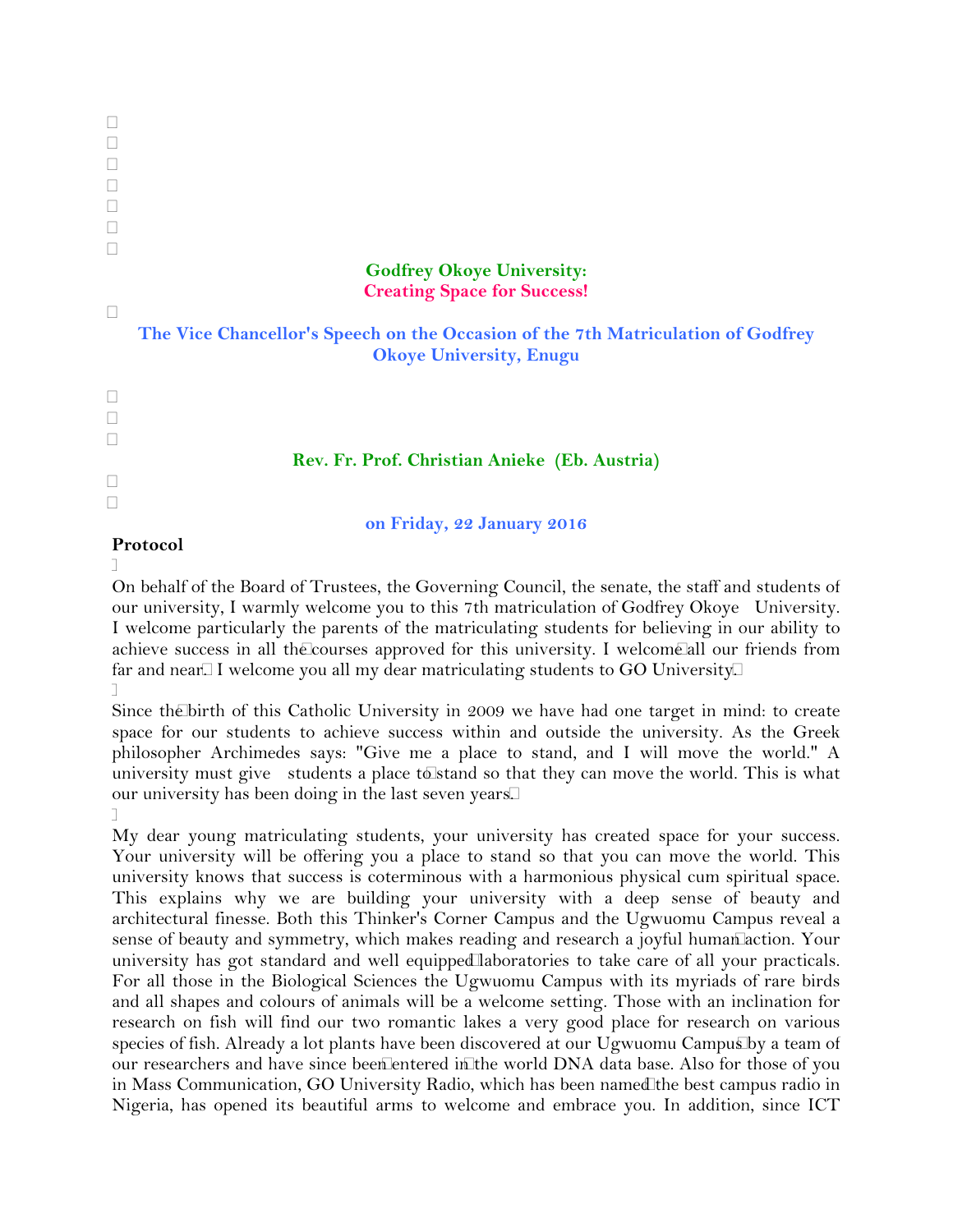knowhow is one of the quickest ways of making yourself relevant in the job market, your university is offering you the best e-library south of the Niger. Furthermore, we made ownership of personal computer obligatory for you so that you can develop your own computer skills and do your research without tears. Your classrooms are well equipped to provide the conducive atmosphere you need for your studies and success.  $\Box$ 

Besides, your university is offering you a beautiful, clean and serene setting for your academic success. Three things are remarkable about this university: beauty, cleanliness and serenity. As you and I know, all three are needed for academic success. There is no doubt that physical beauty influences our mental landscape positively. A beautiful physical setting will certainly motivate you to do a good job in your studies. Besides, cleanliness they say is next to godliness. This explains why keeping our compound clean is like a religious devotion at GO University. Many keep expressing their admiration for our impeccable cleanliness. For instance, during a meeting of all university librarians in this university, there was a unanimous agreement among the librarians that our university is the cleanest university in Nigeria. Not only the librarians but also all those who have visited our university have the same opinion that our university is very clean. If cleanliness is next to godliness, it means that we are very godly. And we are **godly indeed**! Our university is God's Own University (as you can hear in our anthem). We believe in prayer and we pray unceasingly. Because we are godly, there is no room for cultism in our university, no room for sexual harassment or any such primitive and barbaric acts that are common in our society. You have therefore a very sound spiritual space for your success. **My dear matriculants, you cannot but succeed!** Besides, the environment is very serene. It is a Christian environment with an infectious tranquility. In such a calm setting, intellectual work goes on uninterruptedly and great ideas are born. You are not distracted by the socio-political chaos that has bedeviled our society. So my dear matriculating students, your university has given you a place to stand and to do your work; so you must be ready to move the world.  $\Box$ 

Furthermore, to help you acquire some skills in addition to getting practical knowledge of your field, your university offers you a project month in April. During the month you are expected to have practical knowledge of your field in a place outside the university. The expectation is also that you will gain some practical skills that can help you to employ yourself after graduation. So the question of employability is not for you. Your university will be offering you all the opportunities and skills that will guarantee your employability.  $\Box$ 

Also in order to make you very competitive Godfrey Okoye University will help you to travel outside your country, especially  $\Box$  to our partner universities in Europe and America so that you can take lectures in the universities and get relevant exposure in your chosen field of studies. After your first year here, you can choose to study for a semester or some weeks in one of our foreign partner universities. I pray that your parents will be able to support you financially to get this important experience of studying outside our country. With this kind of exposure your university will be offering you the best of what is available in your course of studies.

Furthermore, in the next academic year, this university, with the approval of the National Universities Commission (NUC), will begin its postgraduate programmes. Also the Faculty of Engineering, Faculty of Law and Faculty of Basic Medical Sciences will kick off at the Ugwuomu Campus of our university. In addition, the biggest DNA Learning Centre in Africa, which our American friend, Dave Miklos, promised to equip, will be opened at our Ugwuomu

 $\Box$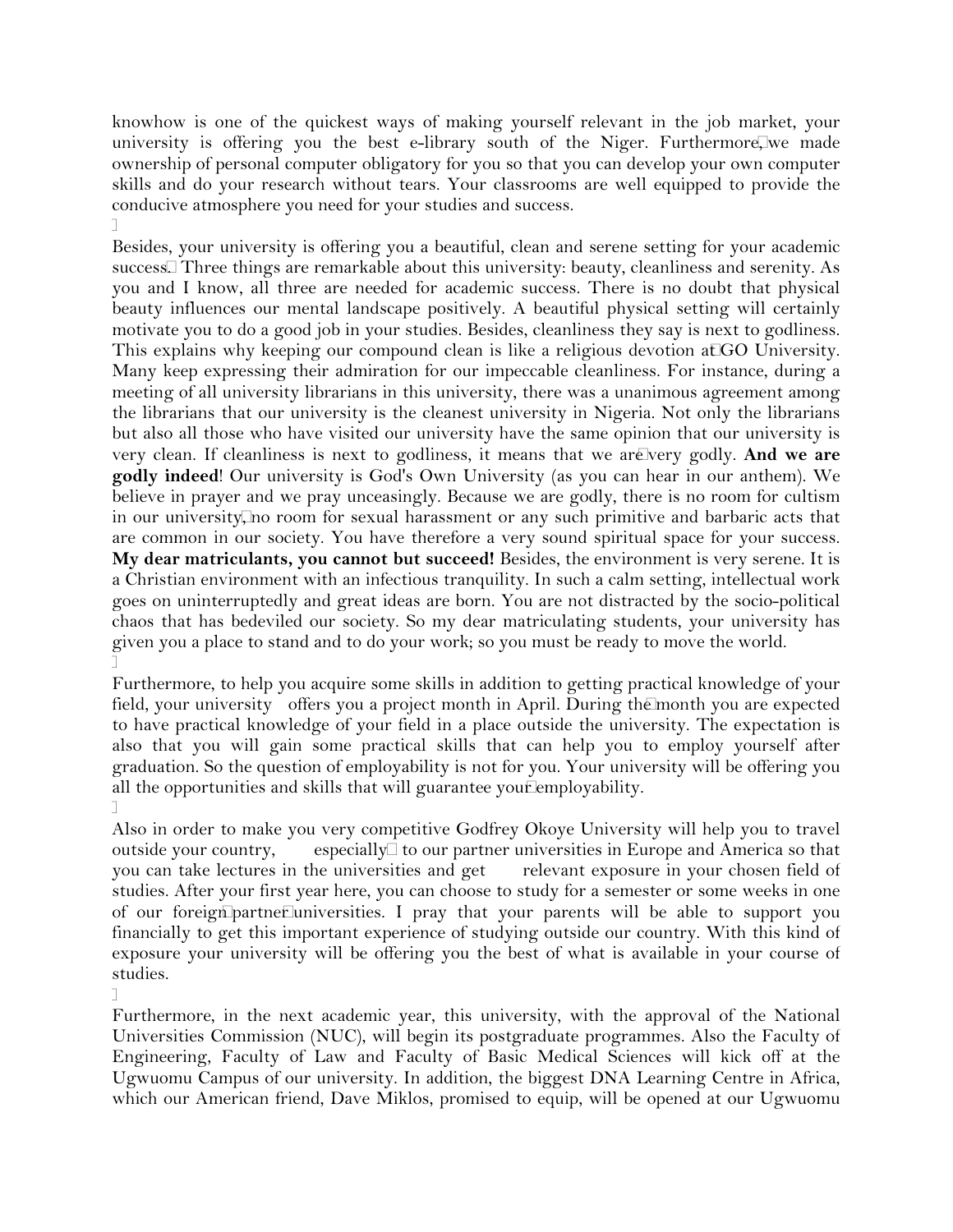Campus in the next academic year. As you can see, your university is indeed expanding its academic space to ensure your success.

 $\Box$ Finally, this university encourages you to show your talents by identifying with one of the academic, social, religious and cultural groups or clubs on campus. Our world holds great promises for multitalented persons. It is our desire to help you to acquire as many talents as possible to enhance your employability and tremendous success.

 $\Box$ So work hard to make the best use of the opportunities you have here. Remember what I always ask you: If you have the brain to make a first class, why do you want to make a second class upper division? And if you are smart enough for a second class upper division, why do you desire a lower one? Think about these words and let them guide your effort:

 $\top$ 

## **The Real Successes**

Real successes are made, Not dropped aside your door. They aren't a thought you made one night, While wishing upon a star.  $\Box$ Real successes are thought, To be given to only the great. They think that they work just as hard, And they should have that fate.  $\Box$ Real successes are because, Of someone making it so. They fight for it and work real hard, To make their successes grow.  $\Box$ Real successes are envied, And rumored on how they were made. People can be so jealous, And even want to betray.  $\Box$ But you know how real successes, Are built with hard work and care. You've made your way to the top, I'm so proud to see you are there. *(Julie Hebert)*  $\Box$  $\Box$ 

## **The Road To Success**

The road to success is not straight, there is a curve called failure, a loop called confusion, speed-humps called friends, red lights called enemies and cautions called family.  $\Box$ 

But if you have a spare called determination